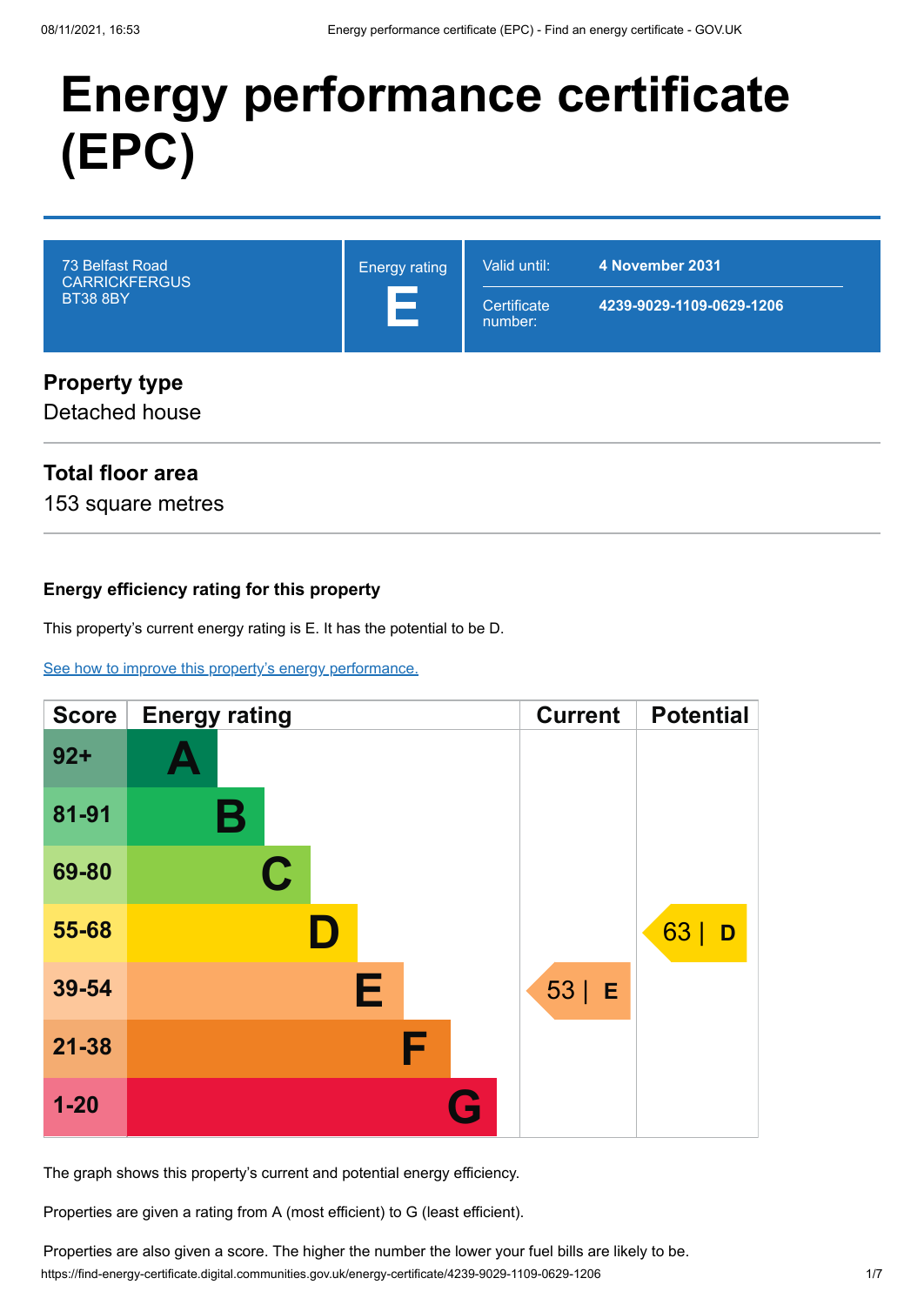- the average energy rating is D
- the average energy score is 60

#### **Breakdown of property's energy performance**

This section shows the energy performance for features of this property. The assessment does not consider the condition of a feature and how well it is working.

Each feature is assessed as one of the following:

- very good (most efficient)
- good
- average
- poor
- very poor (least efficient)

When the description says "assumed", it means that the feature could not be inspected and an assumption has been made based on the property's age and type.

| <b>Feature</b>       | <b>Description</b>                             | Rating    |
|----------------------|------------------------------------------------|-----------|
| Wall                 | Cavity wall, as built, no insulation (assumed) | Poor      |
| Roof                 | Pitched, 100 mm loft insulation                | Average   |
| Window               | Fully double glazed                            | Average   |
| Main heating         | Boiler and radiators, mains gas                | Good      |
| Main heating control | Programmer, room thermostat and TRVs           | Good      |
| Hot water            | From main system                               | Good      |
| Lighting             | Low energy lighting in 82% of fixed outlets    | Very good |
| Floor                | Solid, no insulation (assumed)                 | N/A       |
| Secondary heating    | Room heaters, mains gas                        | N/A       |

# **Primary energy use**

The primary energy use for this property per year is 335 kilowatt hours per square metre (kWh/m2).

What is primary energy use?  $\blacktriangleright$ 

# **Additional information**

Additional information about this property:

Cavity fill is recommended

#### **Environmental impact of this property**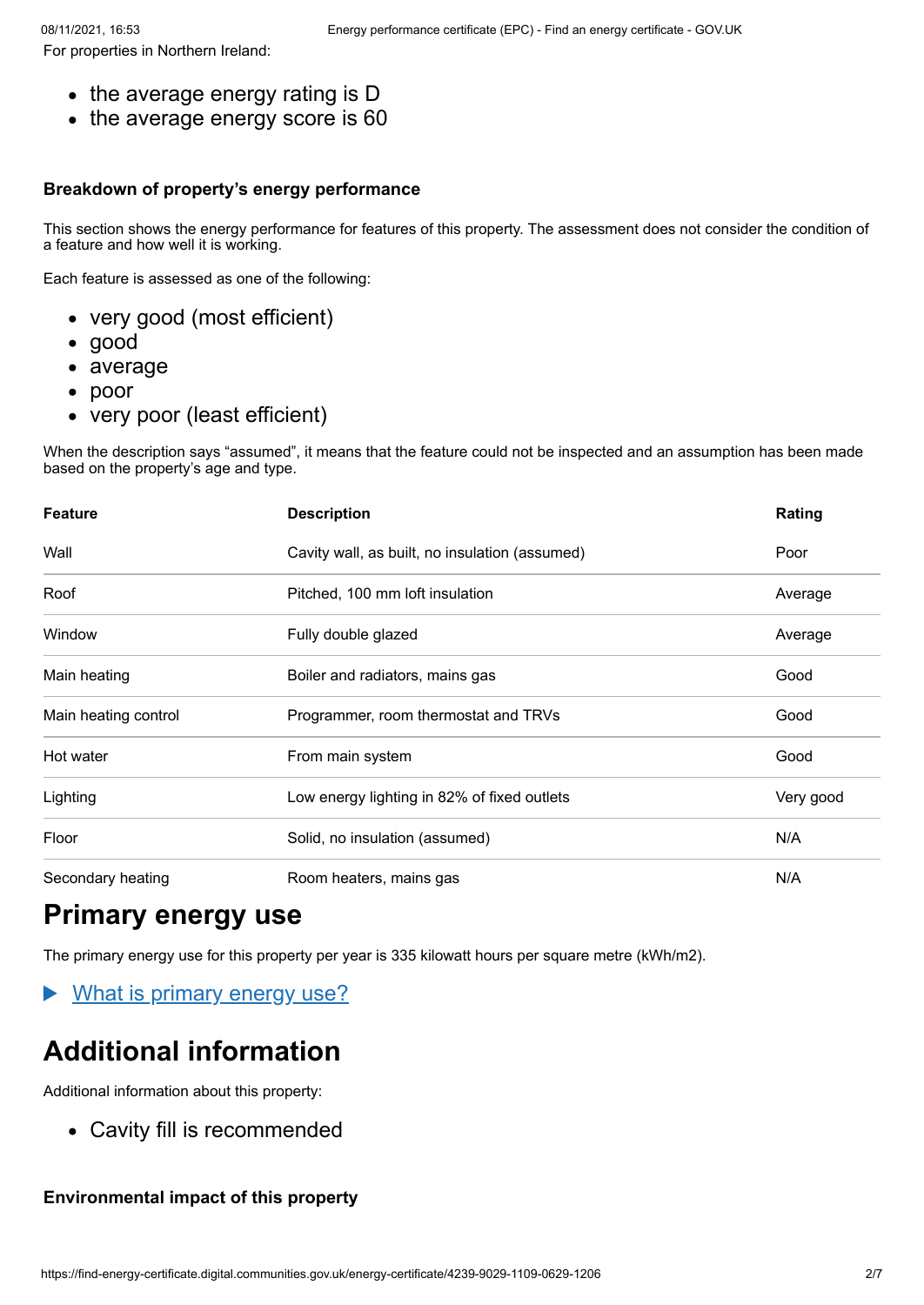One of the biggest contributors to climate change is carbon dioxide (CO2). The energy used for heating, lighting and power in our homes produces over a quarter of the UK's CO2 emissions.

#### **An average household produces**

6 tonnes of CO2

#### **This property produces**

9.1 tonnes of CO2

#### **This property's potential production**

#### 7.0 tonnes of CO2

By making the [recommended changes](#page-3-0), you could reduce this property's CO2 emissions by 2.1 tonnes per year. This will help to protect the environment.

Environmental impact ratings are based on assumptions about average occupancy and energy use. They may not reflect how energy is consumed by the people living at the property.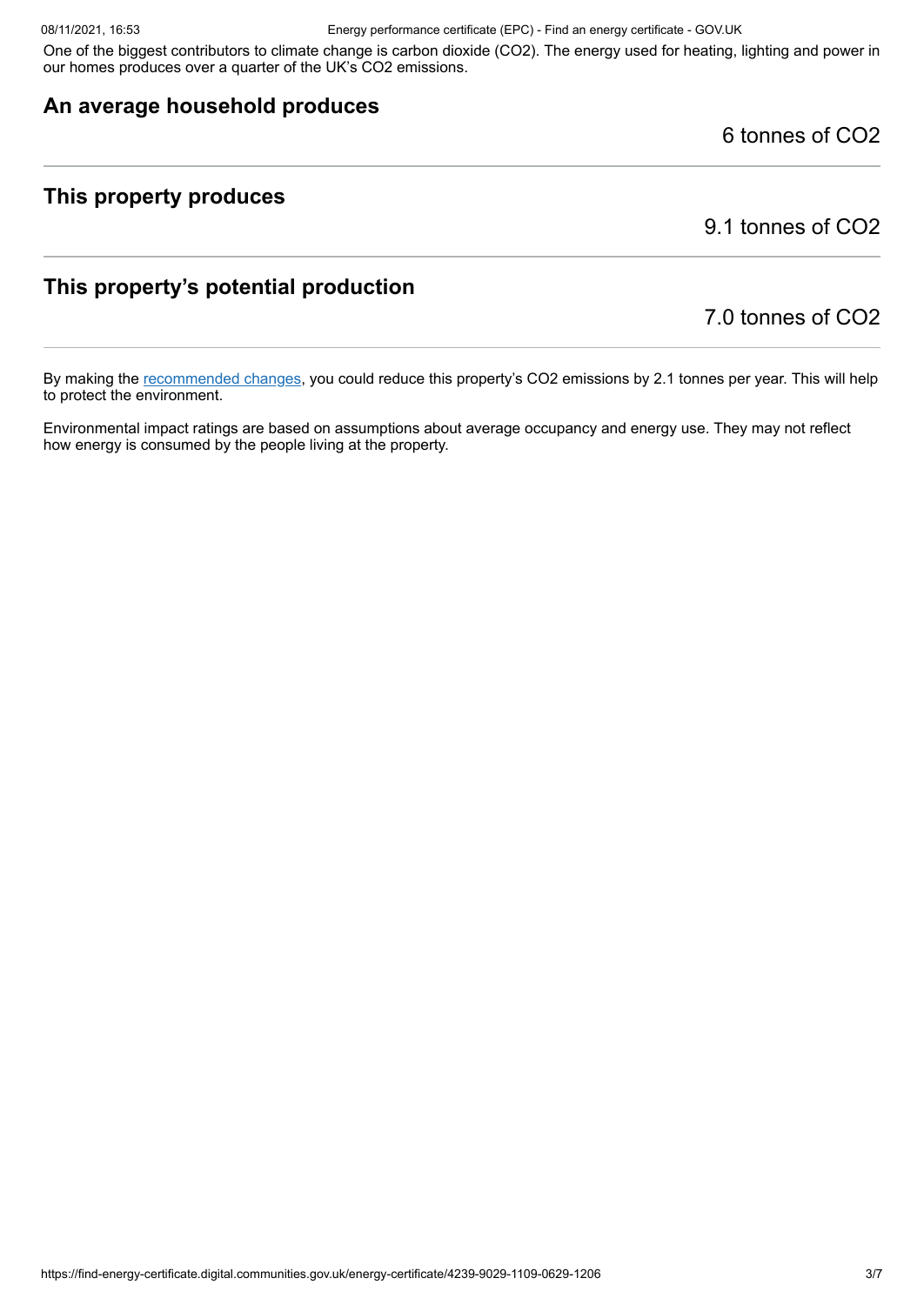#### <span id="page-3-0"></span>**How to improve this property's energy performance**

Making any of the recommended changes will improve this property's energy efficiency.

Potential energy If you make all of the recommended changes, this will improve the property's energy rating and score from E (53) to D (63).

#### What is an energy rating?

# **Recommendation 1: Increase loft insulation to 270 mm**

Increase loft insulation to 270 mm

#### **Typical installation cost**

#### **Typical yearly saving**

#### **Potential rating after carrying out recommendation 1**

| <b>Recommendation 2: Cavity wall insulation</b> |  |  |  |  |
|-------------------------------------------------|--|--|--|--|
|-------------------------------------------------|--|--|--|--|

Cavity wall insulation

**Typical installation cost**

#### **Typical yearly saving**

**Potential rating after carrying out recommendations 1 and 2**

# **Recommendation 3: Floor insulation (solid floor)**

Floor insulation (solid floor)

#### **Typical installation cost**

£4,000 - £6,000

rating

**D**

£100 - £350

£45

54 | E

£500 - £1,500

£310

63 | D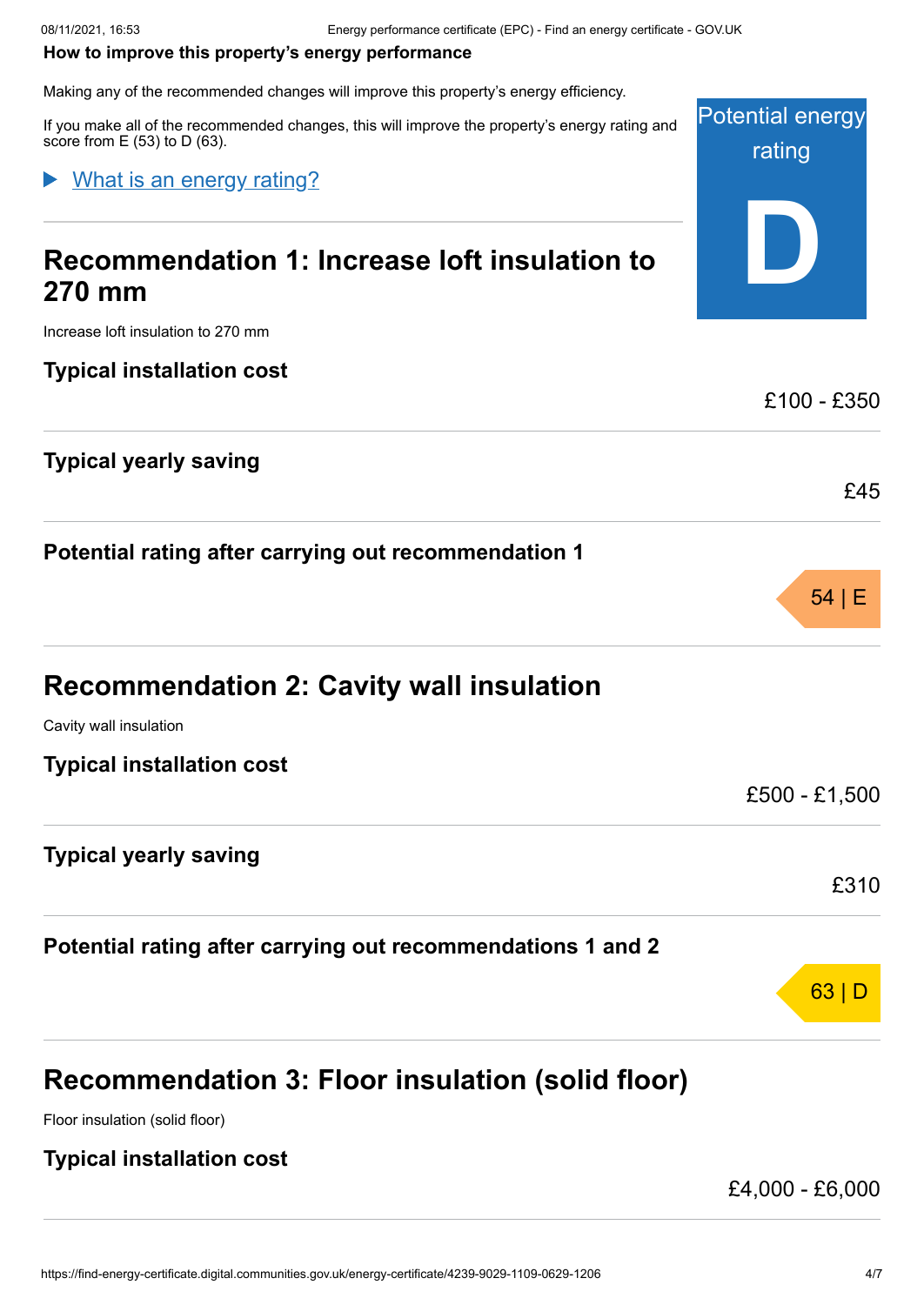|                                                                                                         | LOJ   |
|---------------------------------------------------------------------------------------------------------|-------|
| Potential rating after carrying out recommendations 1 to 3                                              |       |
|                                                                                                         | 65 D  |
| Recommendation 4: Solar photovoltaic panels, 2.5 kWp                                                    |       |
| Solar photovoltaic panels                                                                               |       |
| <b>Typical installation cost</b>                                                                        |       |
| £3,500 - £5,500                                                                                         |       |
| <b>Typical yearly saving</b>                                                                            |       |
|                                                                                                         | £341  |
| Potential rating after carrying out recommendations 1 to 4                                              |       |
|                                                                                                         | 72 C  |
| Paying for energy improvements                                                                          |       |
| Find energy grants and ways to save energy in your home. (https://www.gov.uk/improve-energy-efficiency) |       |
| <b>Estimated energy use and potential savings</b>                                                       |       |
| Estimated yearly energy cost for this property                                                          |       |
|                                                                                                         | £1741 |
| <b>Potential saving</b>                                                                                 |       |
|                                                                                                         | £356  |

The estimated cost shows how much the average household would spend in this property for heating, lighting and hot water. It is not based on how energy is used by the people living at the property.

The estimated saving is based on making all of the recommendations in [how to improve this property's energy performance.](#page-3-0)

# **Heating use in this property**

Heating a property usually makes up the majority of energy costs.

#### **Potential energy savings by installing insulation**

The assessor did not find any opportunities to save energy by installing insulation in this property.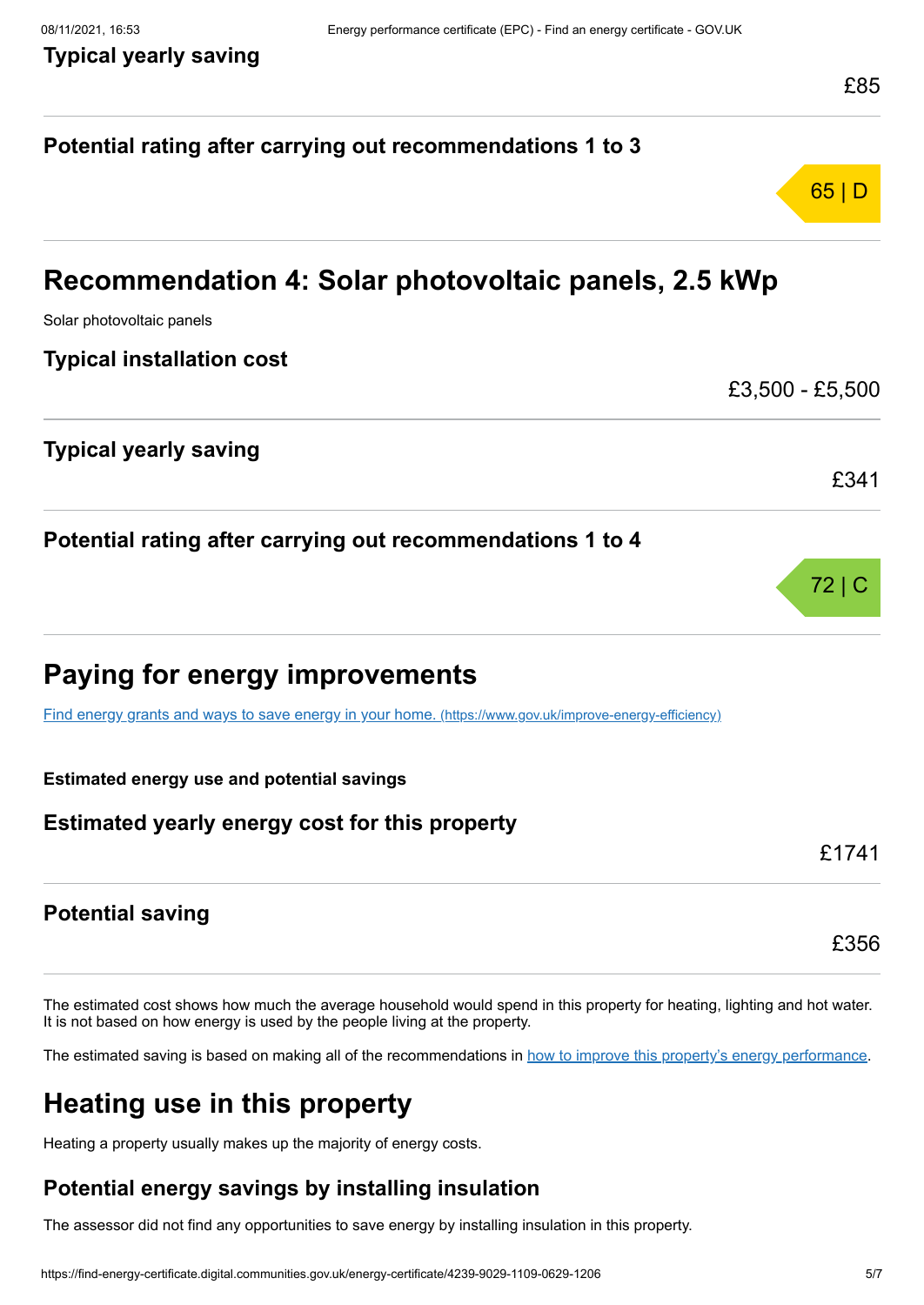#### **Contacting the assessor and accreditation scheme**

This EPC was created by a qualified energy assessor.

If you are unhappy about your property's energy assessment or certificate, you can complain to the assessor directly.

If you are still unhappy after contacting the assessor, you should contact the assessor's accreditation scheme.

Accreditation schemes are appointed by the government to ensure that assessors are qualified to carry out EPC assessments.

# **Assessor contact details**

#### **Assessor's name**

Nicholas White

#### **Telephone**

02893 363 931

#### **Email**

[nick@huntercampbell.co.uk](mailto:nick@huntercampbell.co.uk)

## **Accreditation scheme contact details**

**Accreditation scheme** Elmhurst Energy Systems Ltd

#### **Assessor ID**

EES/015551

#### **Telephone**

01455 883 250

#### **Email**

[enquiries@elmhurstenergy.co.uk](mailto:enquiries@elmhurstenergy.co.uk)

### **Assessment details**

#### **Assessor's declaration**

Owner or Director of the organisation dealing with the property transaction

#### **Date of assessment**

1 November 2021